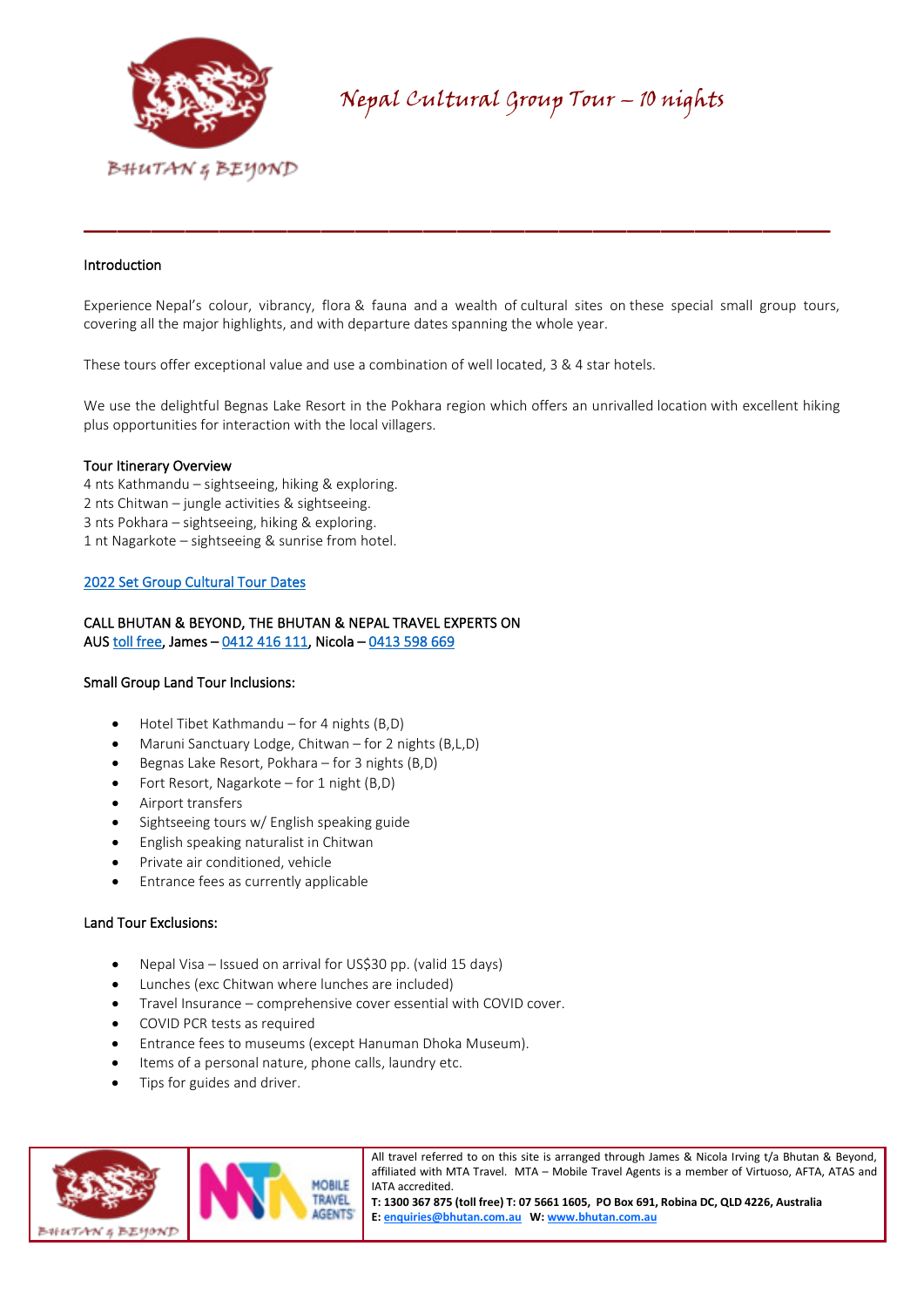

## \*\*Important Notes\*\*

- Minimum group size 2 persons maximum 12 persons
- Groups of 6 or more have the same guide/escort throughout
- Chitwan National Park fees are subject to change.

### Nepal Cultural Group Tour - 11 Day/10 Night

Nepal Cultural Group Land Tour Costs: @ US\$1488.00 per person Twin/DBL share Single Room Supplement: @ US\$375.00 per person

- *Please note tour costs are quoted in US dollars.*
- *Airfares to from Kathmandu are additional.*

### Day 01:

### Arrive Kathmandu by air

Arrival in Kathmandu. Meet and greet on arrival at the airport. Traditional flower garland welcome. Transfer to hotel and remainder of the day is at leisure.

\_\_\_\_\_\_\_\_\_\_\_\_\_\_\_\_\_\_\_\_\_\_\_\_\_\_\_\_\_\_\_\_\_\_\_\_\_\_\_\_\_\_\_\_

### Overnight at Hotel Tibet (or similar) (D)

Day 02:

## Sightseeing Tour of Kathmandu (B,D)

This morning visit the old Kathmandu city with its stone paved lanes, colourful bazaars and the Temple of the Living Goddess – Kumari who is considered to be the incarnation of the "Virgin Goddess". The old Durbar Square consists of the old palace and innumerable temples of different architecture. Further visit the Hanuman Dhoka Palace and its museum which has now been opened to the public. The temples, shrines and different sections of the palace are contributions of various dynasties over centuries and epitomise the religious and cultural life of the people.

Continue to Swoyambhunath stupa, situated west of Kathmandu. It is a 2500 years old Buddhist stupa located at a top of green hillock with the eyes of Buddha painted on its pinnacle overlooking righteous behaviour of the valley inhabitants. Around the stupa are hung multi-coloured prayer flags whose every flutter releases holy prayers to heaven.

This afternoon proceed further to Bodhnath. It is the biggest stupa in Nepal and is located on flat land. This Stupa, set in a pattern of a "Mandala" is encircled by houses and Monasteries where Rinpoches (enlightened Buddhist monks) reside. Around the base of this strikingly enormous and simple stupa is a ring of 108 images of the Buddha and 147 insets containing prayer wheels.

#### Overnight at Hotel Tibet



All travel referred to on this site is arranged through James & Nicola Irving t/a Bhutan & Beyond, affiliated with MTA Travel. MTA – Mobile Travel Agents is a member of Virtuoso, AFTA, ATAS and IATA accredited.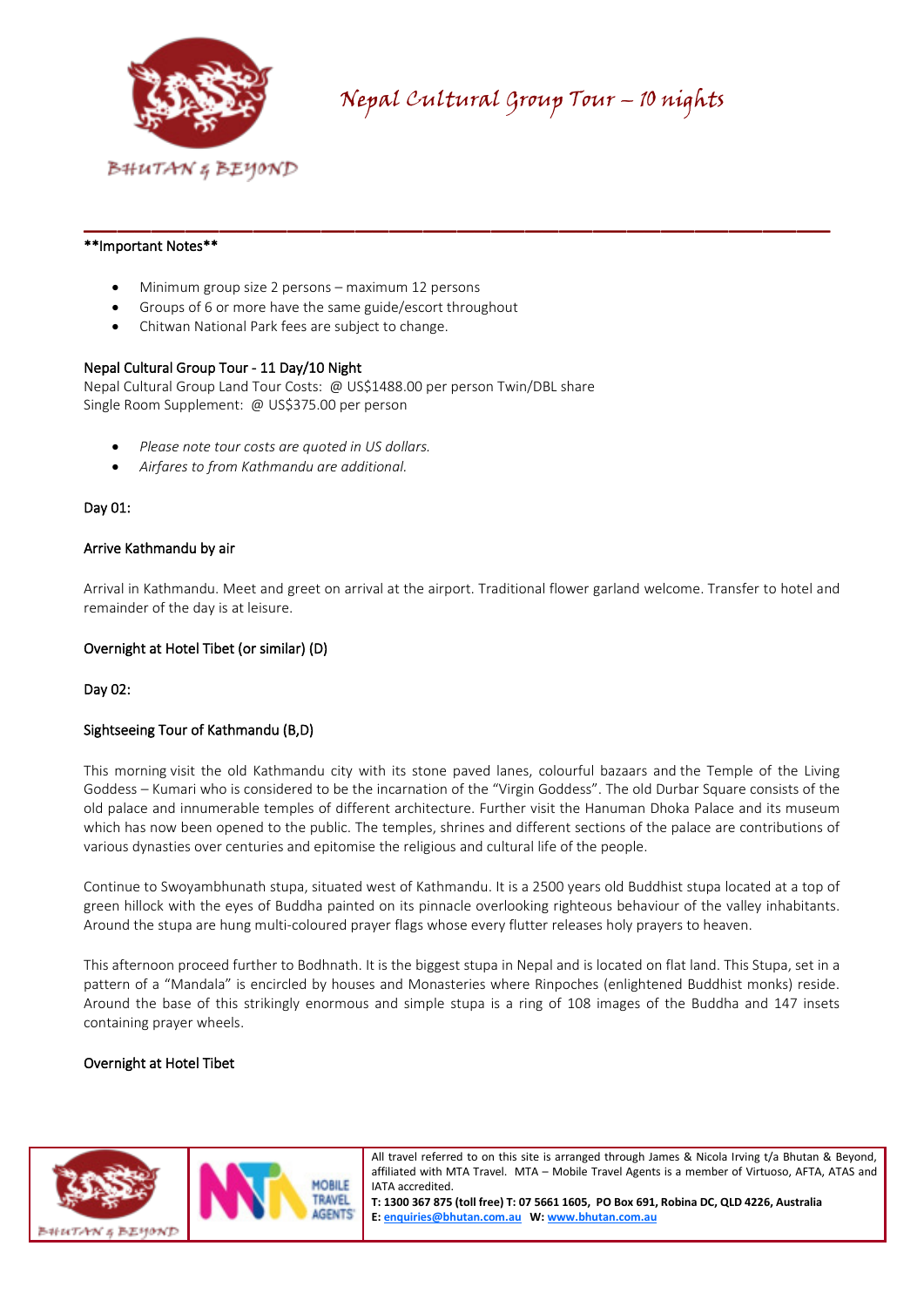

## Day 03:

## Tour of twin villages Bungamati & Khokana + Patan & Sankhamul (B,D)

After breakfast drive south to Bungamati; the winter home of Lord Rato Machhendranath – the protector God of Patan. Within the temple complex see the image of Bhairav covered by a fearsome mask. Bungamati is a village of expert woodcarvers.

\_\_\_\_\_\_\_\_\_\_\_\_\_\_\_\_\_\_\_\_\_\_\_\_\_\_\_\_\_\_\_\_\_\_\_\_\_\_\_\_\_\_\_\_

Walk up to visit the shrine of Karya Binayak. The Karya Binayak temple is located between the two villages Bungamati & Khokana. Walk further to Khokana, a farmers' village. At Khokana ancient oil presses can be seen at work in village houses.

Afternoon visit Patan city, also known as Lalitpur or the "city of beauty". Patan, the oldest city of the valley, is the cradle of arts and architecture and is well known for its intricately carved temples, narrow lanes and quaint shops. See the intricately stone-carved Krishna Mandir (temple), Patan Durbar Square and Hiranyavarna Mahavihar (golden temple).

Walk down to Sankhamul temple complex by the Bagmati River.

### Overnight at Hotel Tibet

#### Day 04:

## Drive Kathmandu/Chitwan (5+ hrs) (B, L, D)

After breakfast and check-out drive to Chitwan. Upon arrival, you will be received by jungle naturalists and checked in at the resort. Late lunch is included and taken in the dining complex.

Late this afternoon undertake an elephant back safari to see the various wildlife in Chitwan including the great one-horned Rhinoceros, the sloth Bear, wild Boar, several species of Deer, the Rhesus Monkey, black-faced Langur and, if you are lucky, the spotted Himalayan Leopard and the Royal Bengal Tiger.

#### Overnight at Maruni Sanctuary Lodge (or similar)

Day 05:

#### Chitwan (B, L, D)

Early morning enjoy a nature walk and bird watching tour escorted by a wildlife expert.

After breakfast experience a canoe ride to see fish-eating crocodiles and fresh water alligators. Afternoon a visit to a Tharu tribe village. This evening, witness a Tharu stick dance performed by local Tharu tribals.

#### Overnight at Maruni Sanctuary Lodge (all meals included)



All travel referred to on this site is arranged through James & Nicola Irving t/a Bhutan & Beyond, affiliated with MTA Travel. MTA – Mobile Travel Agents is a member of Virtuoso, AFTA, ATAS and IATA accredited.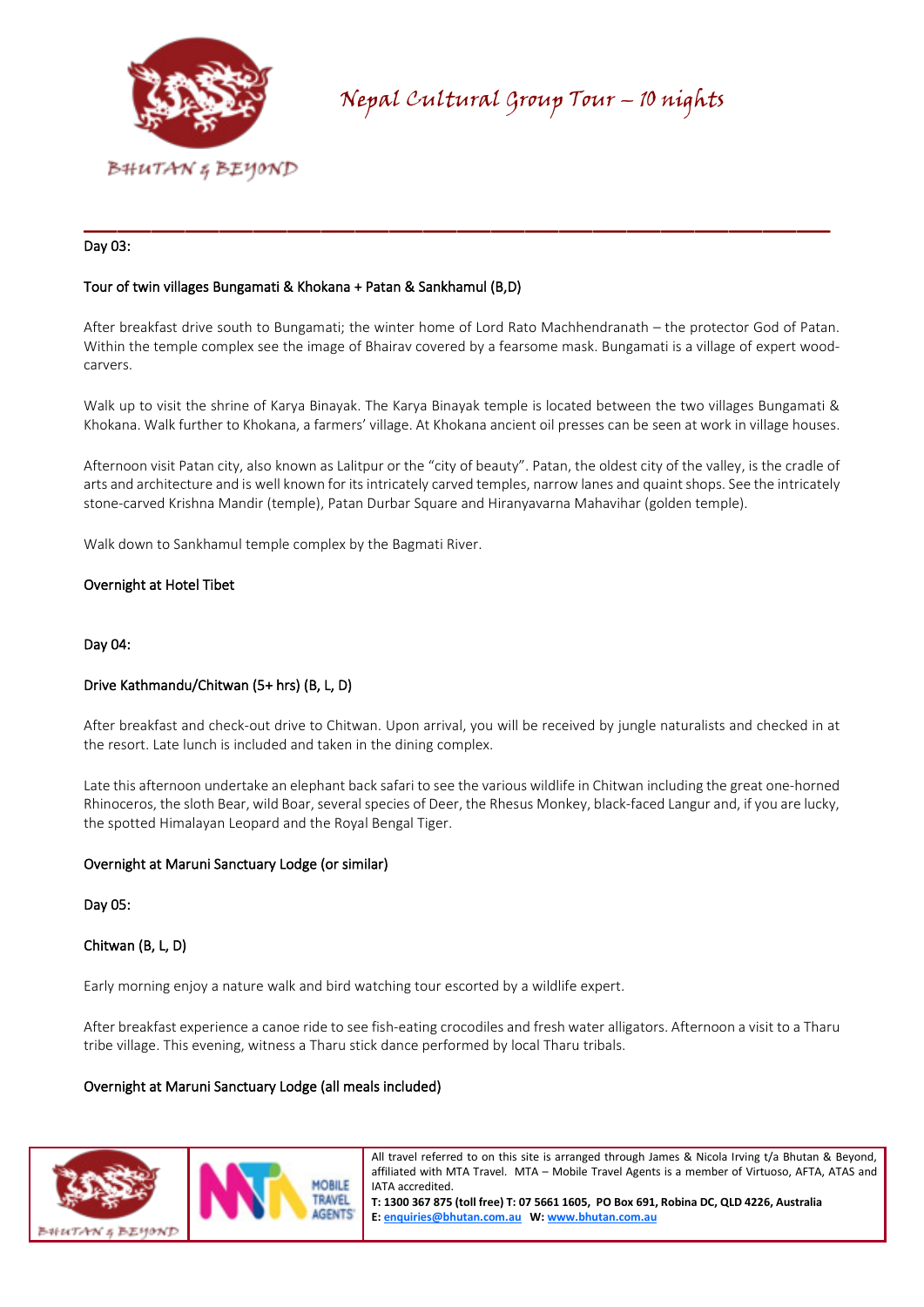

### Day 06:

# Drive Chitwan / Pokhara (5 hrs). Afternoon tour of Pokhara (B,D)

After breakfast, check out of your resort and drive the scenic mountain highway to the picturesque Pokhara valley. The Pokhara valley is one of the most picturesque spots of Nepal and offers a spectacular panorama of Nepal's central Himalayas with Annapurna I and III, Machapuchare and Manaslu dominating the skyline.

\_\_\_\_\_\_\_\_\_\_\_\_\_\_\_\_\_\_\_\_\_\_\_\_\_\_\_\_\_\_\_\_\_\_\_\_\_\_\_\_\_\_\_\_

Upon reaching Pokhara, continue with sightseeing tour of Pokhara city and its colourful bazaars. Visit the Phewa lakeside with its rows of restaurants, bars, souvenir shops etc. and the tour also includes Bindvabashini temple and Devi's falls.

After the visit, drive to Begnas Bazaar (40 mins) and, weather permitting, transfer to the very special Begnas Lake Resort by Shikara boat (30 mins ride).

### Dinner & Overnight at Begnas Lake Resort

Day 07:

#### Hike to Simaldanda & Pacchbhaiya (B,D)

After breakfast, take a narrow trail winding through bushes and Hazelnut trees ascending slowly to Chyaan Danda before reaching a small village bazaar. From here follow a dirt road west till you reach a narrow path breaking off towards the densely forested Rupakot area. Walk along the hill ridge to reach a secluded settlement perched on a spur overlooking the Rupa lake and the dense forests surrounding it. This little village consists of rows of clean mud and stone houses inhabited by people belonging to the ethnic Gurung hill tribe. Most of the village men are either soldiers drafted to serve in the British army or the Indian army where the average salaries are handsome. Some others are either farmers or live off fishing in the nearby lakes.

Visit the village coffee plantation where coffee is farmed and processed using old organic methods. You may try the various coffees on offer and purchase your own preferred flavour.

#### Dinner & Overnight at Begnas Lake Resort

#### Day 08:

## Day hike to Begnaskote (5 +hrs) (B,D)

After an early breakfast hike north gaining altitude through Begnas village with a spread out spectacle of clean mud houses and terraced fields. This is a fascinating hike with plenty of opportunity to connect with the local villagers and farmers. Begnas Maidan is an open meadow perched on a hilltop, from where one can have the most spectacular mountain views sweeping from east to west in a vast snowy expanse. Manaslu (8156 m); the entire Annapurna massif with such prominent peaks as Annapurna II (7937 m), Annapurna III & IV as well as Mt. Macchapuchare (6993 m) and, weather permitting, the distant Dhaulagiri (8167 m) in the far west.



All travel referred to on this site is arranged through James & Nicola Irving t/a Bhutan & Beyond, affiliated with MTA Travel. MTA – Mobile Travel Agents is a member of Virtuoso, AFTA, ATAS and IATA accredited.